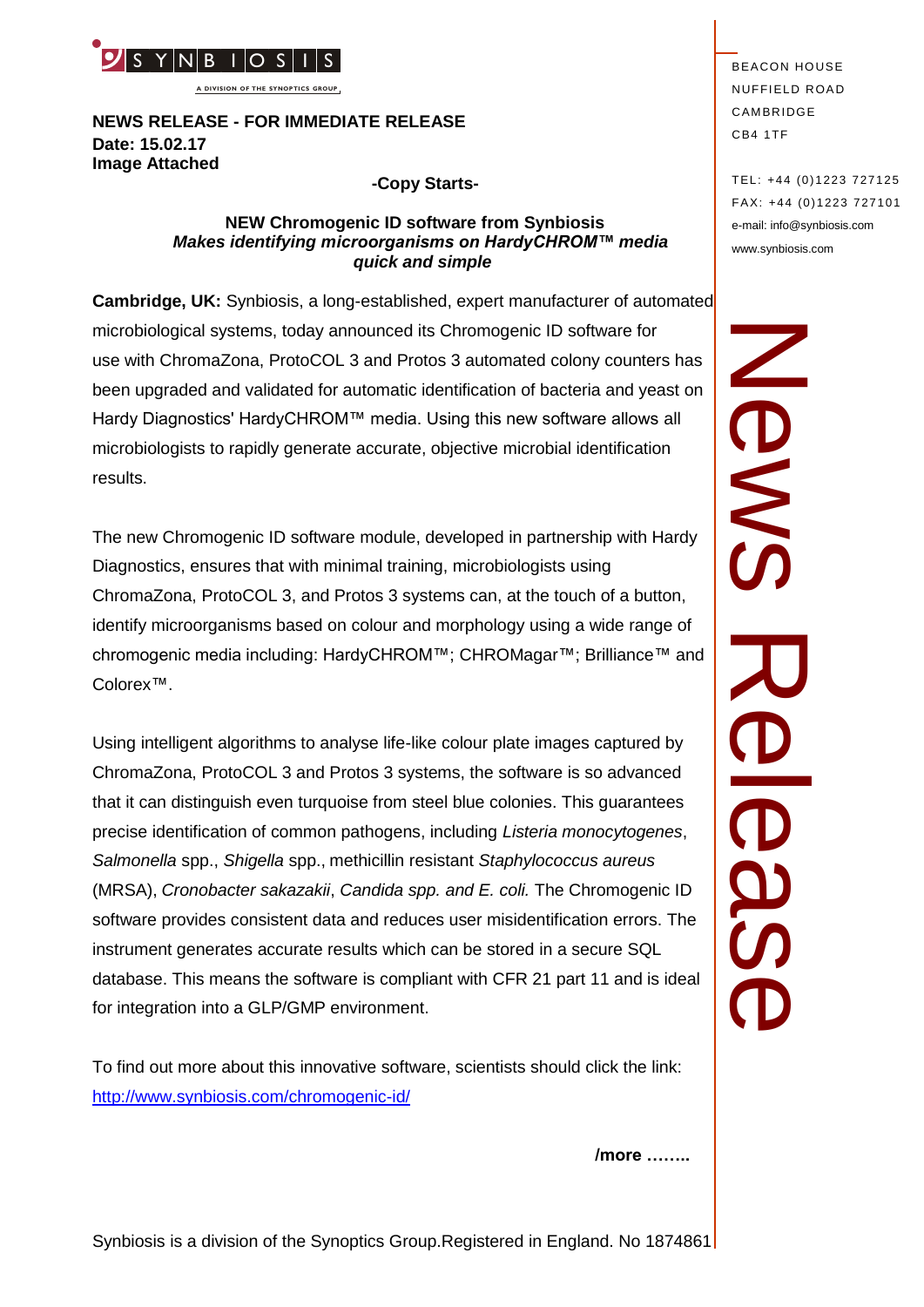# *NEW Chromogenic ID software from Synbiosis continued…*

Jay Hardy, President of Hardy Diagnostics stated: "We are pleased that Synbiosis now has software that will analyse HardyCHROM, our line of chromogenic plates. This will represent a major advance in speed, efficiency, and cost savings for microbiologists using our chromogenic media."

Kate George, Senior Divisional Manager at Synbiosis added: "Accurately distinguishing between different coloured colonies on chromogenic agar depends on a scientist' expertise. By partnering with Hardy Diagnostics to develop and validate this revolutionary software we can now guarantee that microbiologists using Chromogenic ID software with HardyCHROM media will rapidly achieve accurate and standardised microbial identification in their laboratories, no matter what their skill level."

#### **-Ends**-

### **For Further Information, Contact:**

Jayne Arthur, Synbiosis, Beacon House, Nuffield Road, Cambridge, CB4 1TF, UK. Tel: +44(0) 1223-727125 Fax +44 (0) 1223-727101 Email: [jayne.arthur@synbiosis.com](mailto:jayne.arthur@synbiosis.com) Web site:<http://www.synbiosis.com/chromogenic-id/> Twitter: @TeamSynbiosis

### **Editor Contact:**

Dr Sue Pearson, Director, International Science Writer, PO Box 170, Hitchin, Hertfordshire, SG5 3GD, UK. Tel/Fax: +44 (0)1462-635327 Email: sue.pearson@internationalsciencewriter.com Web: [www.internationalsciencewriter.com](http://www.internationalsciencewriter.com/) Twitter: @IScienceWriter

# **Note to Editors**

## **About Synbiosis**

Synbiosis is a world-leading supplier of integrated imaging solutions for automatic counting and analysis of microbial colonies and zone measurement. The ProtoCOL, Protos and aCOLyte systems from Synbiosis are installed in food, pharmaceutical, environmental and research microbiology laboratories world-wide. ChromaZona is an IVD certified instrument for automated microbial ID and AST in the clinical laboratory. Synbiosis uses established distribution channels to market its products internationally.

Synbiosis, founded in 1998 is a division of the Synoptics Group of the AIM quoted Scientific Digital Imaging Company based in Cambridge, UK. The Group's other divisions, Syngene and Synoptics Health, specialise in digital imaging solutions for molecular biology and healthcare applications respectively. Synoptics, which celebrated its 30<sup>th</sup> anniversary of being in business in 2015, currently employs 40 people in its UK and subsidiary operation in Frederick, USA.